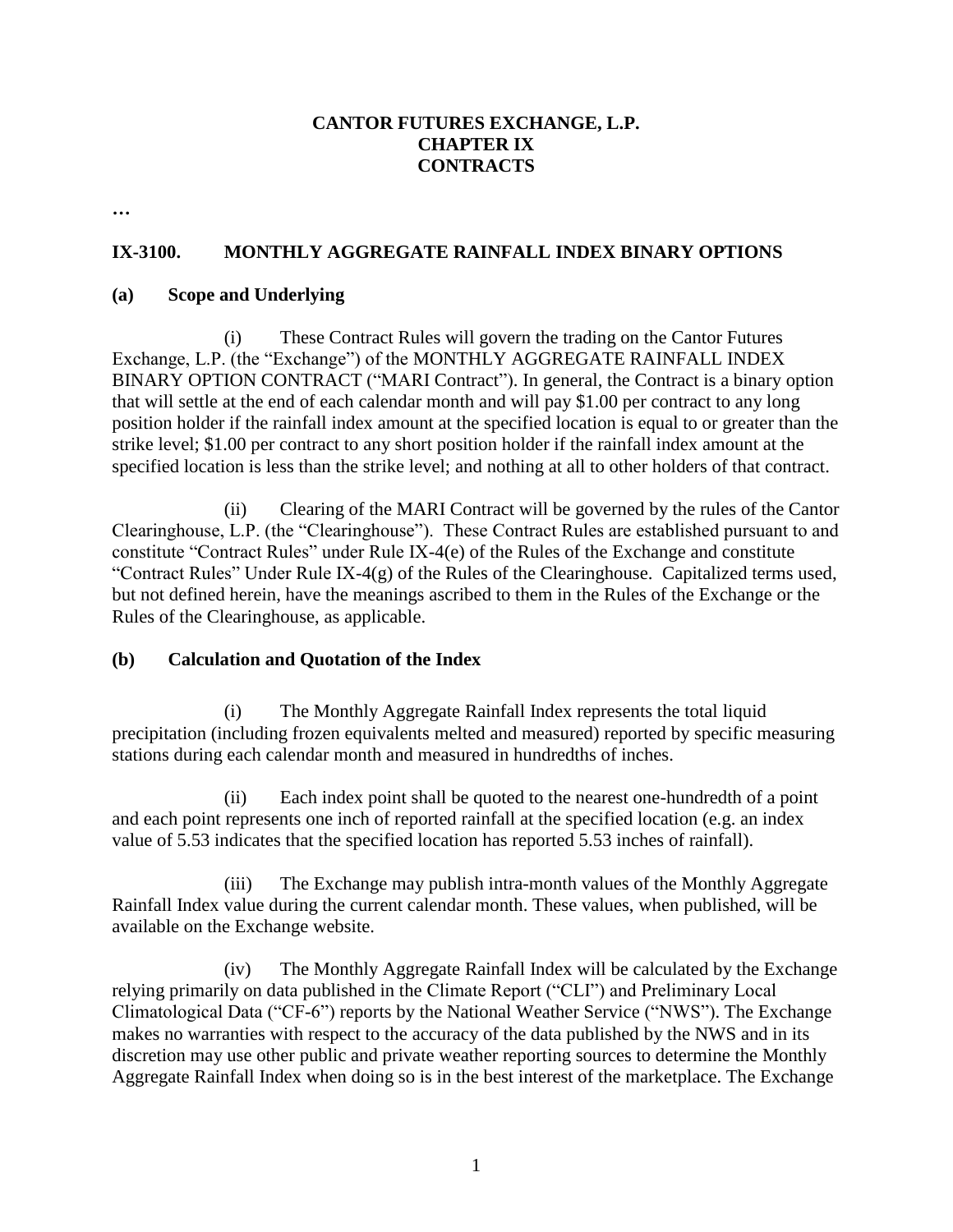shall document the information on which it bases its calculation of the Monthly Aggregate Rainfall Index.

Amounts reported in the CLI and CF6 reports may be subject to revision and may not accurately reflect the actual rainfall occurring during a calendar month at a given reporting station. Any such revision in the reported amount may be taken into consideration by the Exchange for inclusion into its Monthly Aggregate Rainfall Index calculation except that no such revision will cause the Monthly Aggregate Rainfall Index to be less than a previously published Monthly Aggregate Rainfall Index value for the specified location in any given month.

## **(c) Contract Months**

The Exchange may make available for trading contracts in any months that it sees fit, including the current calendar month. The complete list of such months may be found on the Exchange website.

## **(d) Contract Locations**

The Exchange may list contracts for any location that has sufficient weather reporting capabilities to calculate the Monthly Aggregate Rainfall Index. The complete list of such locations may be found on the Exchange website.

## **(e) Strike Price Intervals**

Strike prices shall be stated in terms of the respective Monthly Aggregate Rainfall Index quotation levels. At least five (5) such strikes shall be available for each tradable location and each tradable calendar month. The complete list of strike prices for each location may be found on the Exchange website.

# **(f) Trading Days and Trading Hours**

(i) Regular trading of MARI Contracts will be Sunday 6:30 PM ET through Friday 4:00 PM ET, continuously.

(ii) The Exchange will provide for trading, including Saturdays, Sundays and holidays, of MARI Contracts during the period that begins on the fifth day prior to the Last Trading Day of each contract.

(iii) Notwithstanding Rule IX-3100(f)(i) and IX-3100(f)(ii) above, the Exchange may permit modifications to these Trading Days and Trading Hours for the purposes of (A) scheduled technology maintenance, (B) abbreviated holiday trading schedules, and (C) as required by market or environmental considerations. All such changes shall be published on the Exchange website.